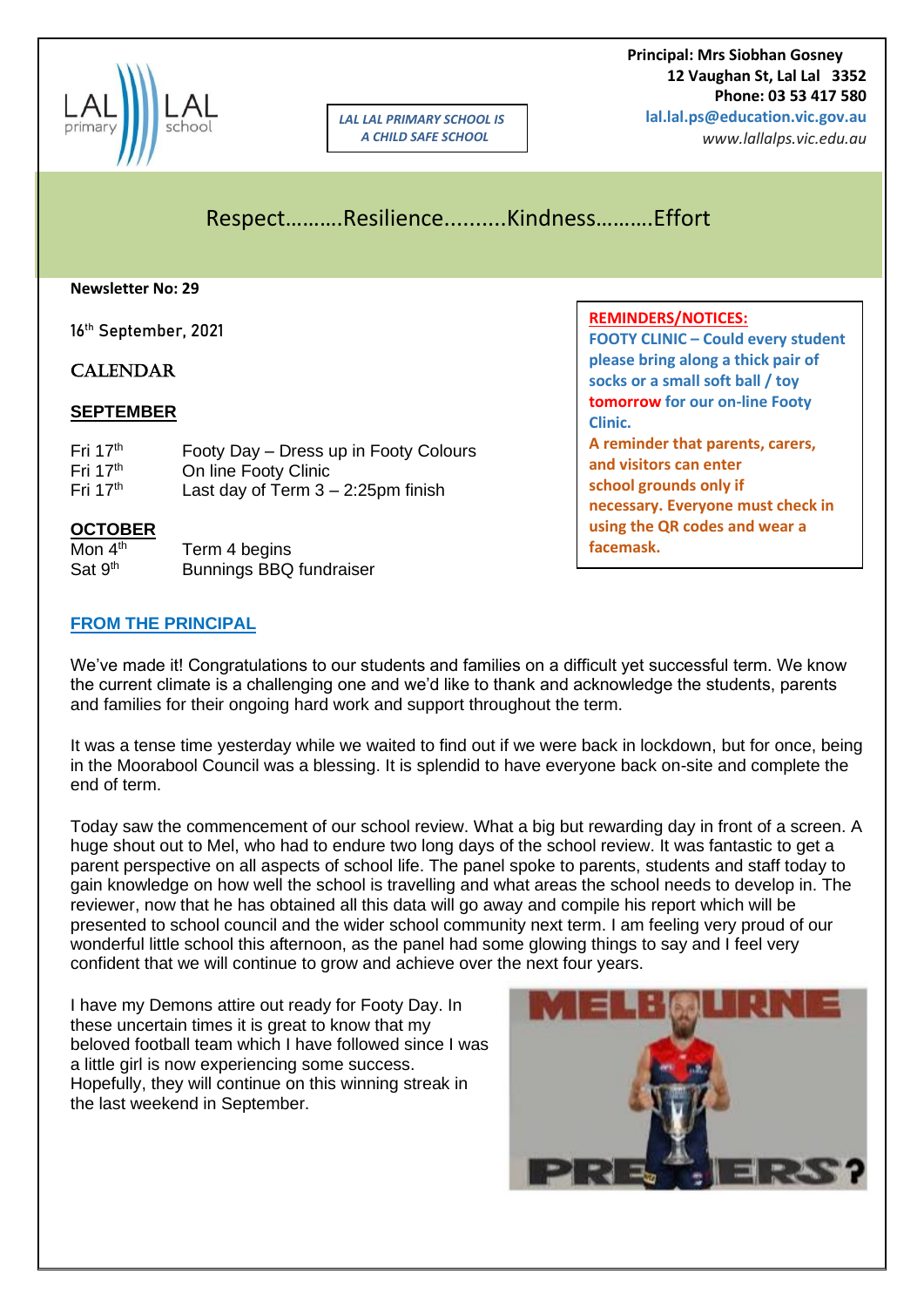Tomorrow the students will participate in an online footy clinic run by AFL goldfields. This footy clinic was meant to be in person and be the big reveal of our new football oval. But if Covid has taught us anything, its to be flexible and adapt to anything that is thrown our way. We have to make the most of these opportunities. It will be a great day with a special lunch and other footy activities planned.

Wishing everyone a wonderful holiday break and hopefully you can get away. Please stay safe and we look forward to a normal fourth term if possible.

Take care

Yours In Education, Mrs Siobhan Gosney, Principal.

# **EUREKA CLASS – GRADES P – 3**

Congratulations to Paige, this week's Class Achiever for being such a great listener and participant in class. Well done also to these children for reaching home reading milestones- Chevy 125 nights, Charlie 150 and Matilda 175.

Lovely Deb from Ballan and her story dog Spencer, who we met on line last week, visited yesterday. It was a thrill for children to see and pat Spencer and it caps off our 'dogs' themed unit. Children will be writing thank you cards to them tomorrow.

You might like to encourage your child to 'read to their dog' during the holidays. Please keep your child reading at home in some way during the holidays by- sharing picture books together, taking an interest in what your child is reading, and ensuring your child is reading books at the right level of difficulty. (I will make sure that younger children have a few books they've read before in their pouches.)

You may like to take incidental opportunities as they arise to practice time and money skills. Younger children are still building concepts about what happens at particular times of day and how we use days of the week, months and calendars to mark the passage of time. Older children are at various stages of telling time on an analogue clock and using units of time to solve problems.

Thank you, parents once again for all the education support you have provided at home this unpredictable term.

We are all so keen for more time at school in term 4. Fingers crossed!

Take care,

Mrs East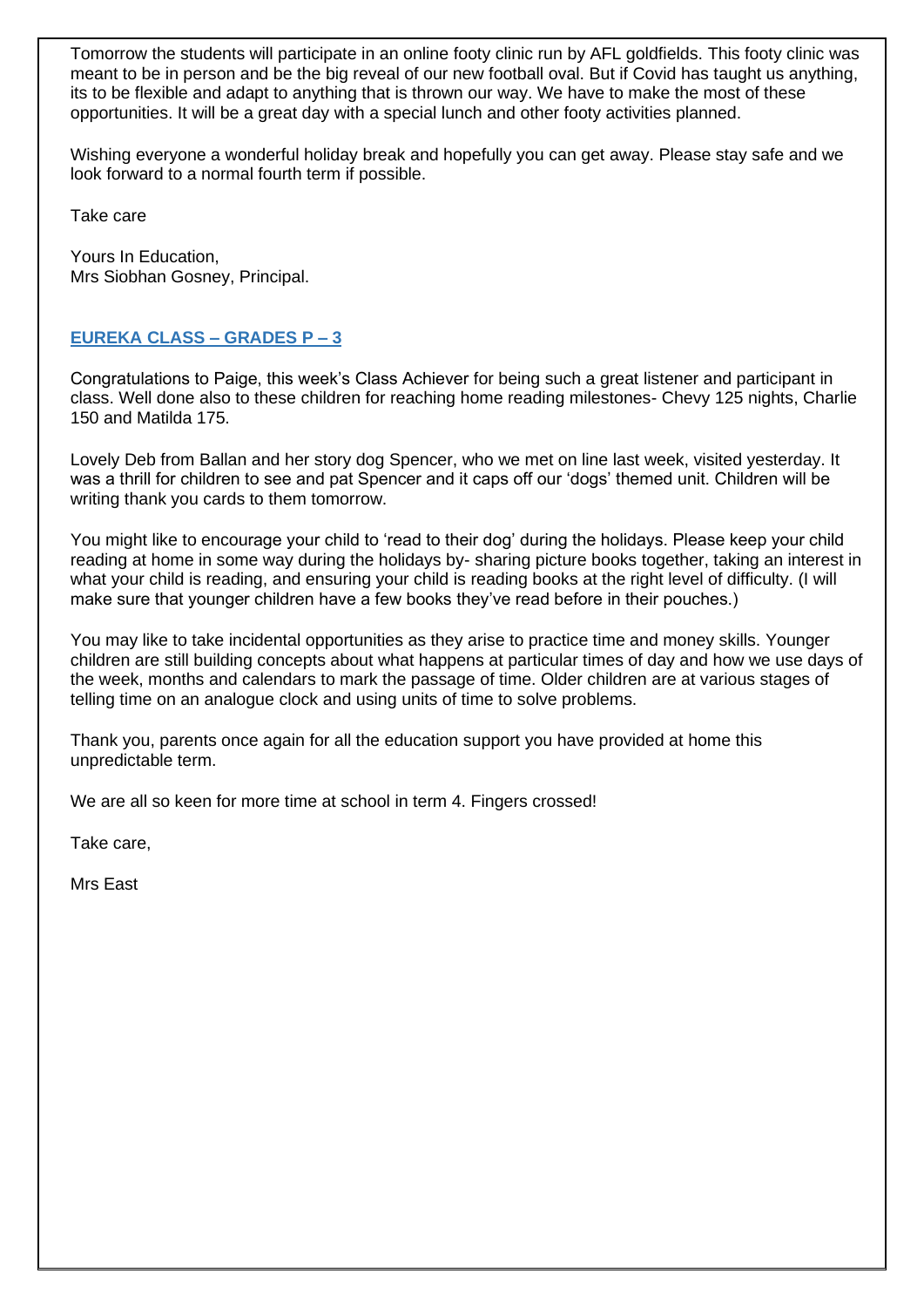# **LALOR CLASS – GRADES 4 – 6**

Congratulations to Patrick, our Star of the Week, for his massive growth in Division.

We had a great week in the classroom together, for which I am very grateful. The students worked on Procedural texts, and we had a variety of topics, from 'How to do a Whip on a Dirt Bike,' to 'How to Write a Murder Mystery'.

On Tuesday morning, our Writing class was videoed for the School Review panel. I was keen to watch the footage afterwards, as the students had been asked individually about their learning. I was very proud of the way they were able to describe their learning experience. We also had five students who were asked to attend a WebEx meeting with members of the panel and be interviewed about their learning. A big thank-you to those students.

During the week, we learnt about life for children on the goldfields in the 1850's. The students were asked to identify differences between those children's experience and the life for most children today. These differences included the fact that life was much more dangerous; children today are not in as much danger of falling down a mine or well. The students were shocked to learn that 50% of children died before the age of 5 from disease back then.

I hope that everyone has a great holiday and that the weather will be pleasant for us to enjoy. A big thank-you to parents once again for their support as we have swung from on-site to remote learning on a regular basis. Stay safe and I look forward to seeing everyone for a wonderful Term 4.

Stay Safe,

Mrs Lyons

# **What it was like talking to the Review Panel**

"The panel wanted to know about our Writing and our goals. I felt a bit shy talking to them at first but then it got easier."

### **Clare**

"I felt a bit of pressure, representing the school, but the weight was lifted from my shoulders when I realised that they were nice. I told them about my learning goals. When they asked me what I thought about the school, I told them that the school was in top shape."

### **Columbus.**

"The panel asked a lot of questions about what we do in class-time and what we liked about the school. They also asked us what we thought could be improved. The people were kind and I enjoyed it."

## **Adelaide**

"The panel asked about my goals and about the feedback we got from our teacher. They asked us what we thought of the school."

## **Billie**

"It was nice being able to show the panel what programs we use for our learning. I found it an interesting experience."

### **Patrick**